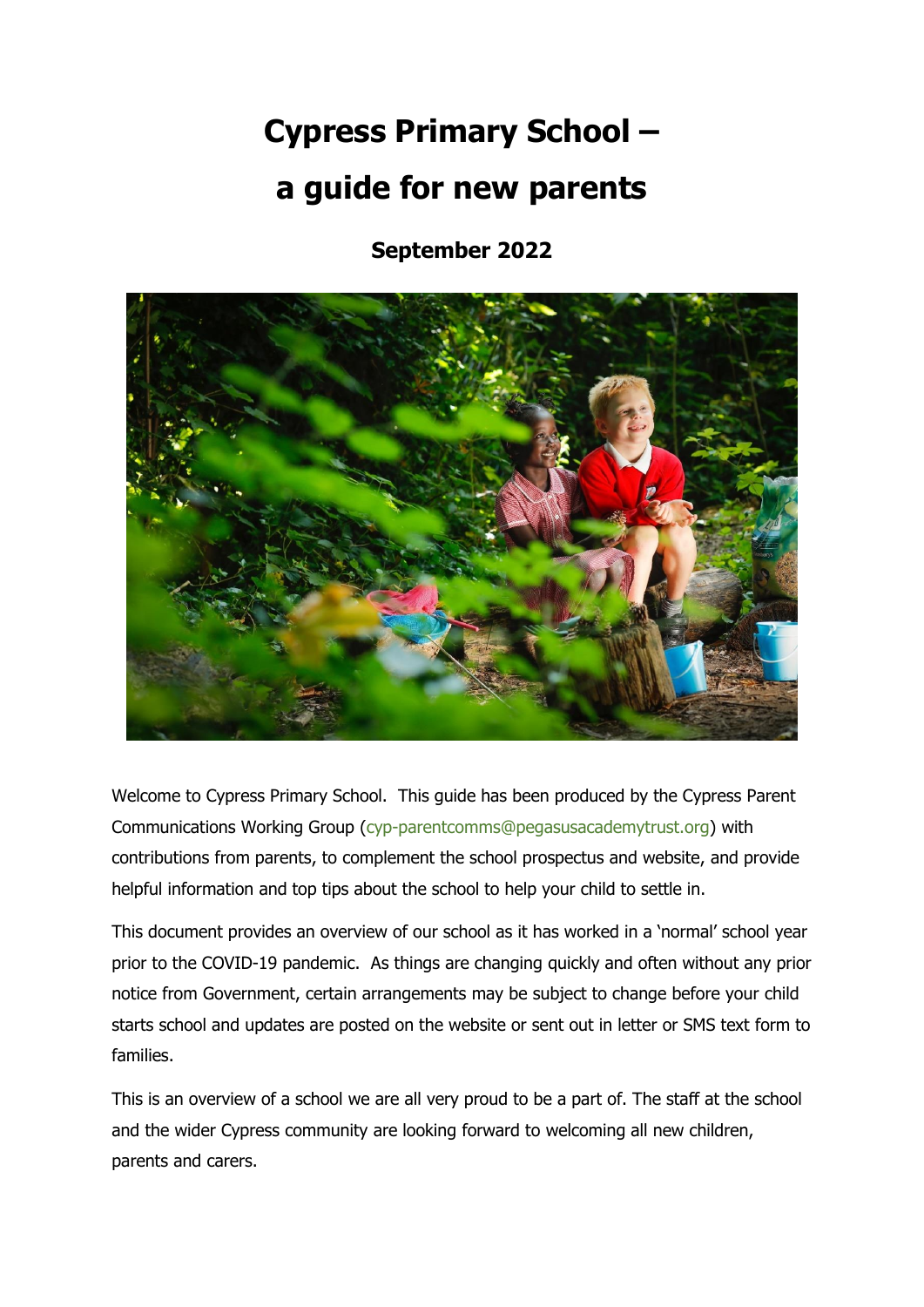# **Contents**

| 1. |           |                                                                                   |
|----|-----------|-----------------------------------------------------------------------------------|
|    | $\bullet$ |                                                                                   |
|    |           |                                                                                   |
| 2. |           |                                                                                   |
| 3. |           |                                                                                   |
| 4. |           | What methods of communication are there with and amongst parents?  6              |
| 5. |           |                                                                                   |
| 6. |           |                                                                                   |
|    | $\bullet$ |                                                                                   |
|    |           |                                                                                   |
|    |           |                                                                                   |
|    |           |                                                                                   |
|    |           |                                                                                   |
|    |           |                                                                                   |
|    |           | Do the children have to wear branded school uniform? 11                           |
|    |           |                                                                                   |
|    |           |                                                                                   |
|    |           |                                                                                   |
|    | $\bullet$ | Do the children get snacks or a drink throughout the day?12                       |
|    | ٠         |                                                                                   |
|    | $\bullet$ |                                                                                   |
|    |           |                                                                                   |
| 7. |           |                                                                                   |
|    | $\bullet$ |                                                                                   |
|    | $\bullet$ |                                                                                   |
| 8. |           |                                                                                   |
|    | $\bullet$ | What opportunities are there for my child to get involved with sport at school?14 |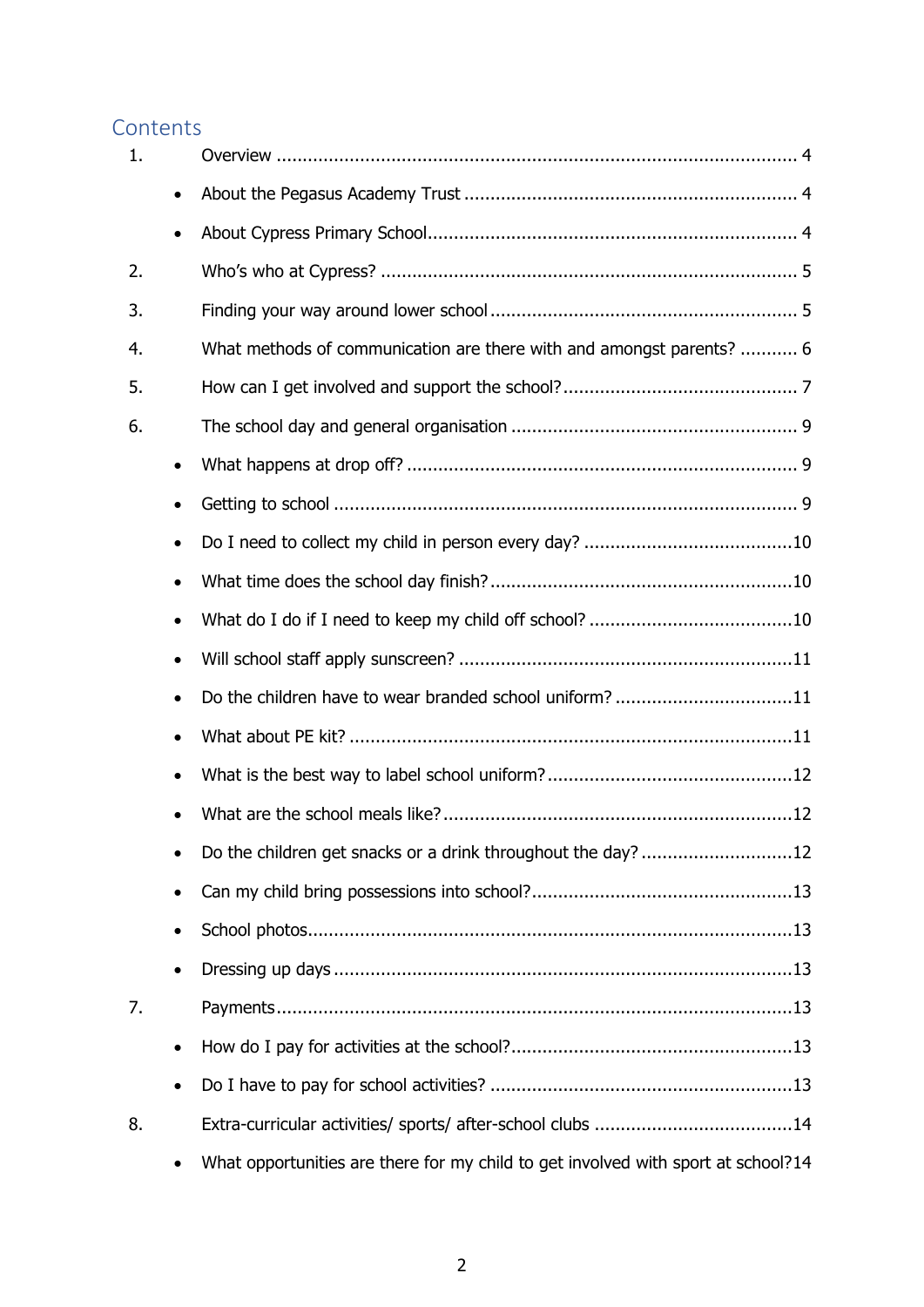| 9. |  |  |
|----|--|--|
|    |  |  |
|    |  |  |
|    |  |  |
|    |  |  |
|    |  |  |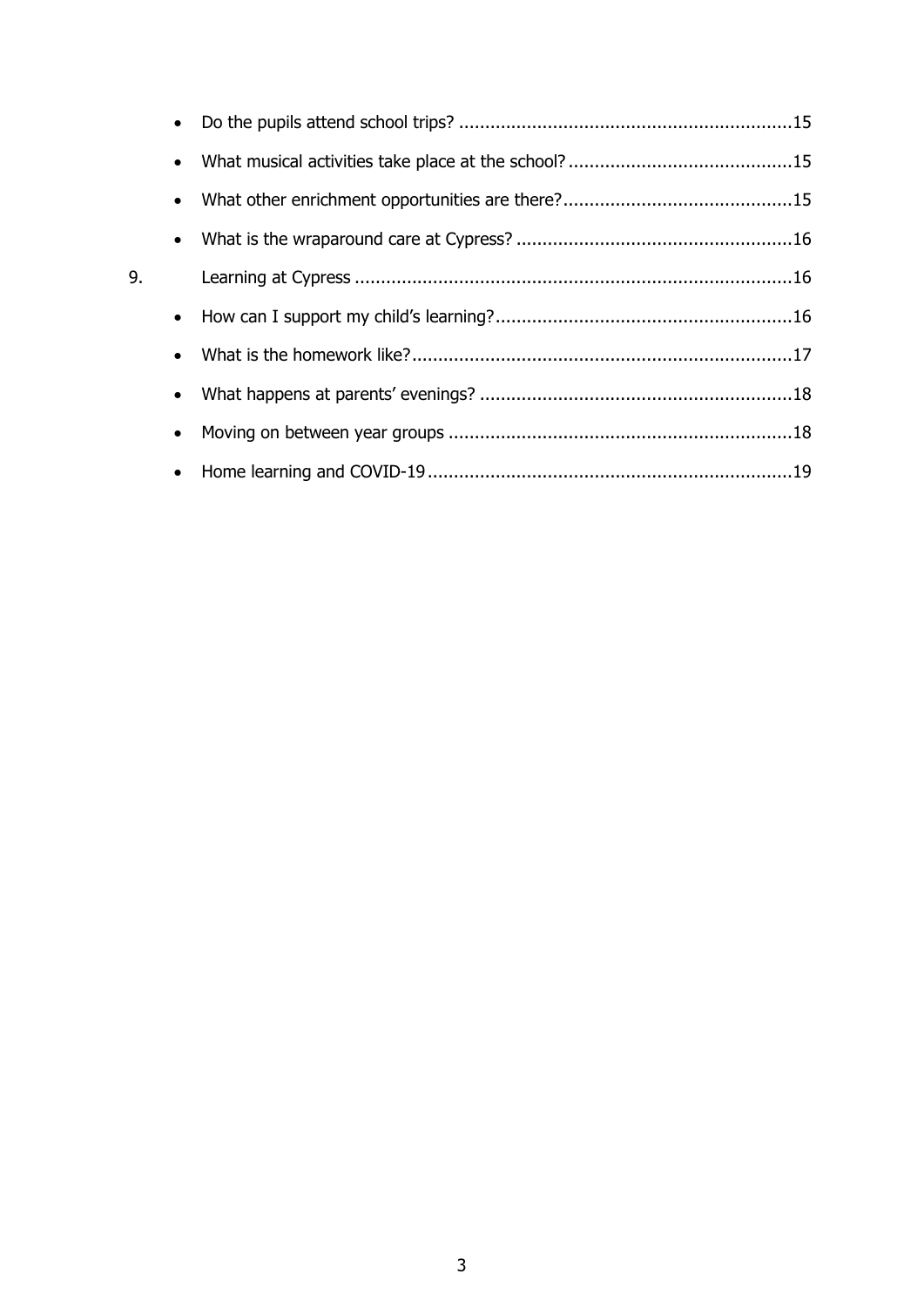# <span id="page-3-0"></span>**1. Overview**

# <span id="page-3-1"></span>**About the Pegasus Academy Trust**

Cypress Primary School is part of the Pegasus Academy Trust (PAT), a local Multi Academy Trust. Cypress joined the Trust in 2017. PAT has two Executive Headteachers, **Lynne Sampson and Jolyon Roberts.** 

- Further information about the PAT can be accessed via its website at [http://www.pegasusacademytrust.org/](about:blank)
- There is also lots of useful information about Cypress, its ways of working, weekly news updates and its curriculum (including long term curriculum plans) on http://www.pegasusacademytrust.org/cypress-primary-school and in the school prospectus [\(http://www.pegasusacademytrust.org/cypress-primary](about:blank)[school/information/prospectus\)](about:blank).

# <span id="page-3-2"></span>**About Cypress Primary School**

Cypress is split into an Upper and Lower School on two sites, either side of Cypress Road.

# **Lower School:**

- $\bullet$  Little Cypress a nursery for 2-4 year olds;
- Reception to Year 2;
- 3 classes per year named after colours;
- Head of School: **Mrs Jo Sorensen**

# **Upper School:**

- Years 3-6:
- 3 classes per year group named after trees;
- Head of School: **Mrs Nicola Carpenter**

The term dates for the academic year are on the school website

[\(http://www.pegasusacademytrust.org/term-dates\)](about:blank), as well as a calendar of events for the year ahead, including parents evening, school performances, sports days, INSET days and PTFA events [\(http://www.pegasusacademytrust.org/events-calendar?school=CYP\)](about:blank).

Cypress Primary School does not close for polling days.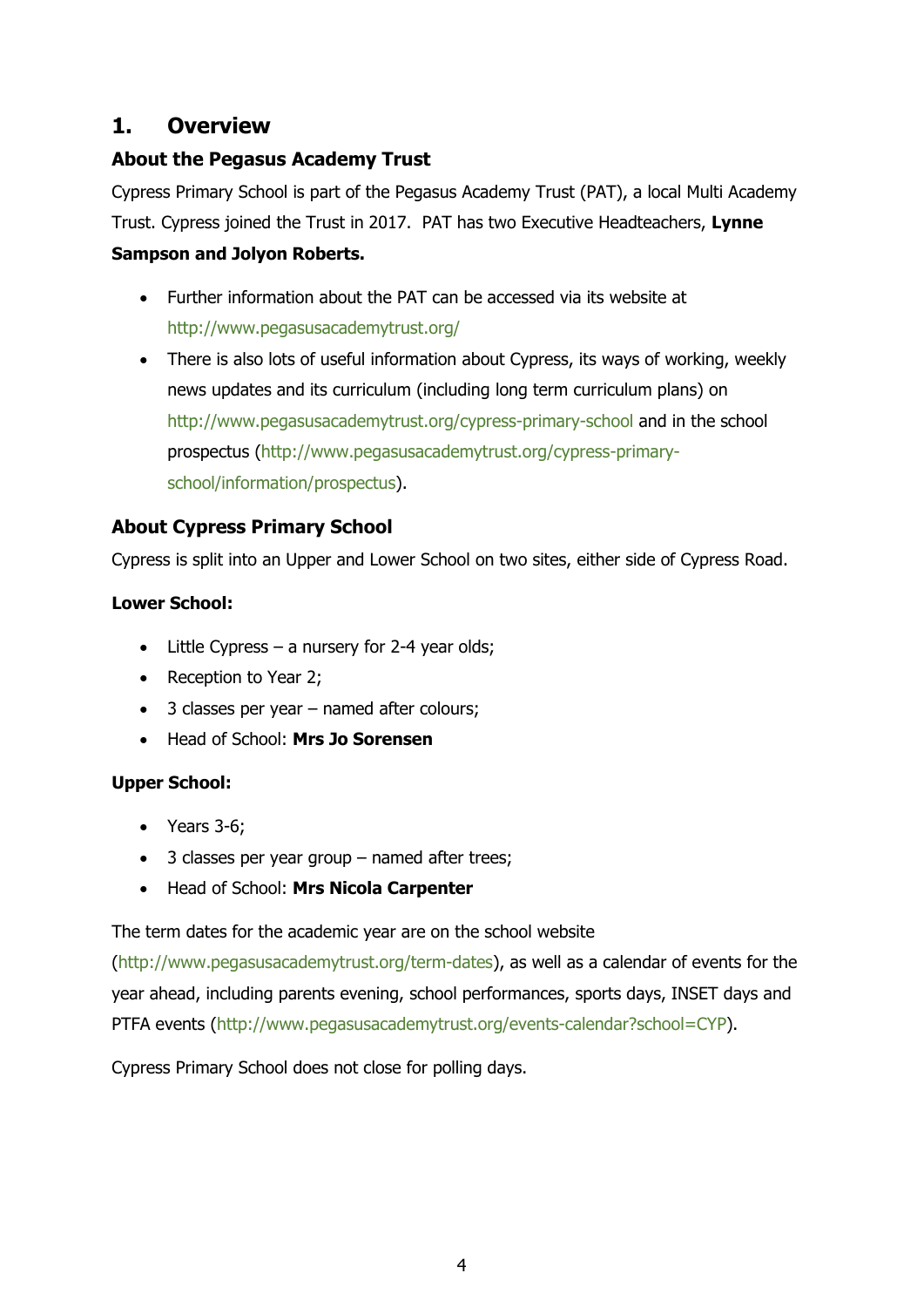# <span id="page-4-0"></span>**2. Who's who at Cypress?**

There is a full list of staff members on the school website:

[http://www.pegasusacademytrust.org/cypress-primary-school/information/staff](about:blank)

You will see the Heads of School, Deputy Heads of School and the Inclusion Manager on the school gates most mornings and afternoons. If you wish to contact someone directly and cannot see them face to face, then please contact the school office for further contact details or to arrange an appointment. The staff at both school offices are very helpful and should be able to point you in the right direction for most enquiries!

E-mail: [cypadmin@pegasusacademytrust.org](about:blank) Phone: 020 8653 2618

In addition to the staff, there is a wider community that supports Cypress:

- The school governors are known as Members of the Academy Council (MACs). They meet five times a year. The Parent MACs at Cypress are **Sophie Leighton, Beverley Nutter, Alex Toogood, Sarah Waddingham** and **Jane Whitfield** and the chair of the academy council is **Marsha Douglas**. Further details can be found on the website at [\(http://www.pegasusacademytrust.org/cypress-primary](about:blank)[school/information/academy-council-information\)](about:blank).
- The Parent Communications Working Group takes place on a termly basis and is chaired by Beverley Nutter (MAC). Originally set up in 2017 when PAT first took over the school to open a line of communication directly with parents during the academisation process, this is now an open forum for all parents to attend should they wish to provide feedback on the school, share ideas for how things could be improved, ask questions as well as hear updates from PAT. The meetings are regularly advertised in the school calendar and online.
- The Parent Teachers and Friends Association (PTFA) run activities each term including a Christmas, Spring and Summer Fayre, discos, a garden party, cake sales and 'Stay and Plays'. Anyone can get involved with the PTFA, further details are below (How can I get involved and support the school?, page 7).

# <span id="page-4-1"></span>**3. Finding your way around lower school**

There is a virtual tour of the Lower School on our website:

<https://www.pegasusacademytrust.org/cypress-primary-school/virtual-tour>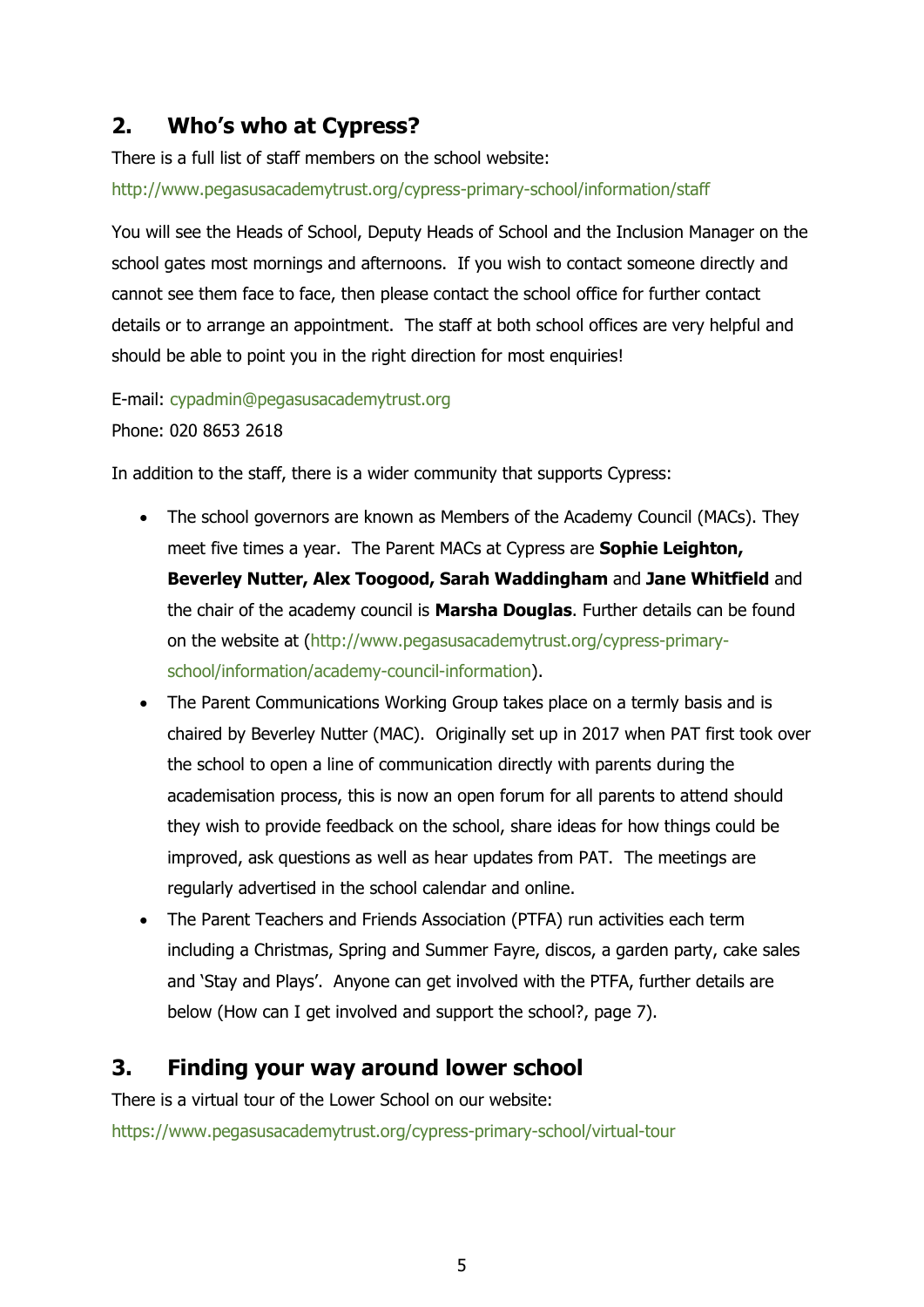As you come up the main driveway into lower school, you pass Little Cypress on your right, and can see the school office, well signposted on the right. The main playground gate is between Little Cypress and the playground; on the right just inside the playground gate is the community room (next to Little Cypress) where the PTFA and Parent Communications Working Group hold their meetings as well as various social and fundraising events.

Reception classrooms are on the left, up the steps, just through the playground gate. Next come the year 1 classrooms and then the Year 2 classrooms are behind them, at the far end of the playground. The Saplings library is in the corridor between the Year 1 and Year 2 classrooms, and the inclusion room is just above. The lower school hall is at the top of the school, accessed via the new school office. There is another entrance to the playground via the diagonal path up from the lower school entrance gate, passing the Little Cypress garden. This is known as the 'Woodland walk'.

Lost property for lower school children is in the corridor outside the Reception classrooms, near the Saplings library.

# <span id="page-5-0"></span>**4. What methods of communication are there with and amongst parents?**

In addition to regular letters in school bags, newsletters and texts, the other official and unofficial forms of communication are:

• Updates on the website news pages

[\(http://www.pegasusacademytrust.org/news/cypress-primary-school\)](about:blank), which take place on at least a weekly basis. If you have any news that you would like included on the website, please email [news@pegasusacademytrust.org](about:blank) 

- A year group Facebook page for parents is set up for most years where information is shared between members. These groups are run on an 'unofficial' basis by parents and carers. Look out for the group Cypress Primary Reception 2022/2023
- Many classes also have class 'WhatsApp' groups set up by parents once each class has settled in. Again, these are not officially run or monitored by the school so it's always best to raise any individual concerns with school staff.
- As well as individual year groups, there is a school-wide Facebook group called Cypress Parents Voice [\(https://www.facebook.com/groups/CypressParentsVoice/\)](about:blank), open to all Cypress parents and carers. This is a positive space to raise any questions or concerns which will then most likely be addressed by the parent communication MACs or other parents who may know the answers. They can be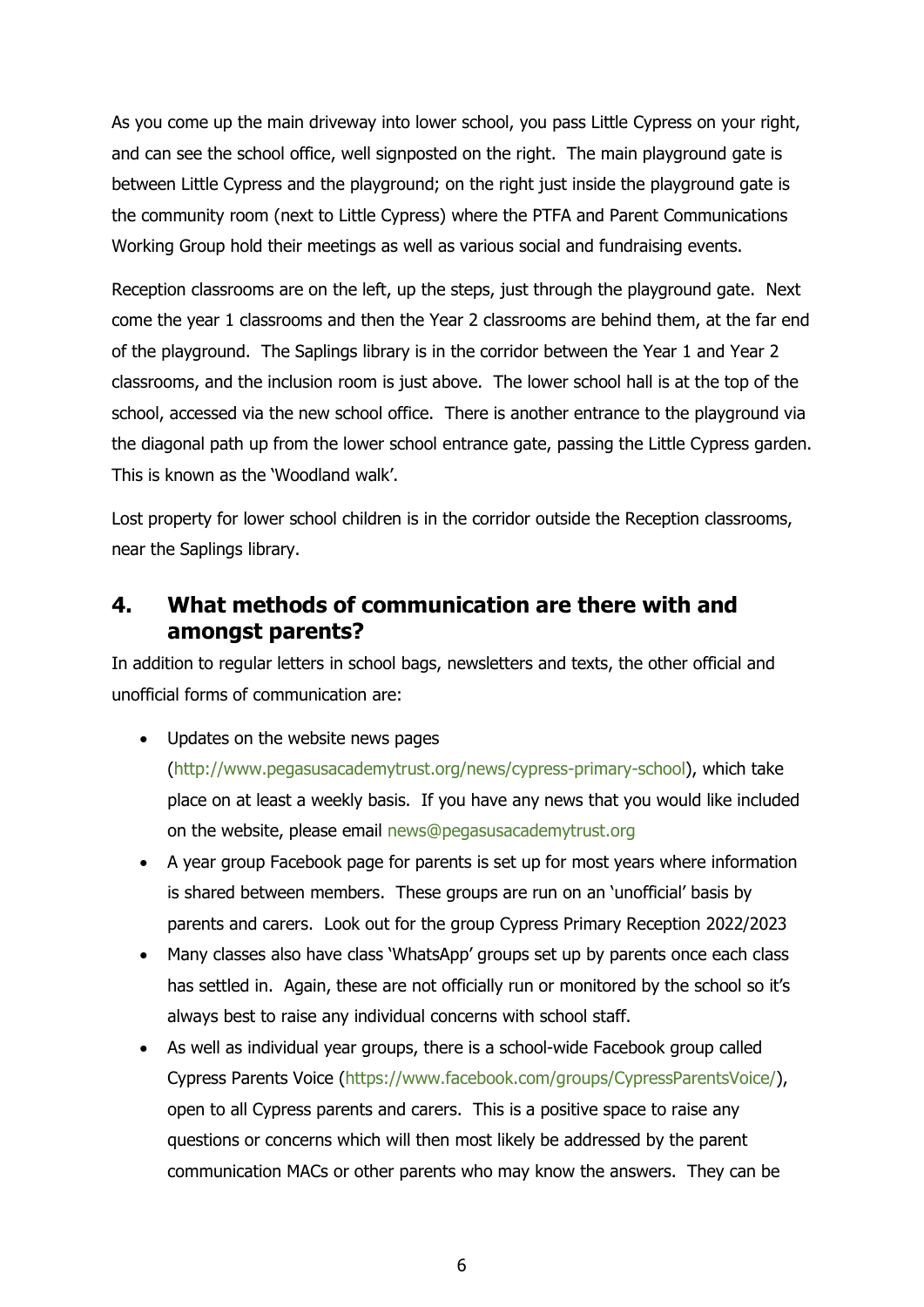serious questions or even to find out if someone has found lost property! This is also another opportunity to find out about news and events taking place at the school.

- There is an open dialogue with teachers, teaching assistants and the school. If you have any specific concerns, email your Head of School via the contact details online or speak to them at the gates.
- There are also regular social events for parents through the PTFA and inter year/ class drinks. If these are not taking place in your class or year, feel free to talk to other parents and organise events amongst yourselves.

# <span id="page-6-0"></span>**5. How can I get involved and support the school?**

There are many ways to get involved if you'd like to support the school.

Cypress has a very active PTFA. They run activities each term including a Christmas, Spring and Summer Fayre, the Cypress Quiz, year group discos, a garden party and other adult and children socials. The parents from each class hold a cake sale and parents/carers are invited to contribute baked or bought cakes for the sale. The cake sales happen on a Friday and a text is sent out to all parents/carers at the school to let them know it's on. Last year the funds helped pay towards the Upper School Library which opens this year, subsidised school trips and workshops, IT equipment, visiting authors during Book Week and school playground equipment. The PTFA are always looking for volunteers to help with raising money for the school; further details are on the Facebook page at [https://www.facebook.com/cypressprimaryschoolptfa/\)](about:blank) or

[\(http://www.pegasusacademytrust.org/cypress-ptfa\)](about:blank).

In addition to the PTFA, the school is also always looking for parent/ carer volunteers and time contributions to support in other ways.

- Attendance on school or sports trips speak to your child's teachers when school trips are coming up to see if they require any parental support. If there are too many volunteers to help then we will pick names 'out of a hat';
- Volunteer at the Saplings Library at Lower or Woodlands Library at Upper the library is run entirely by volunteers and each class is provided with a day to visit the library and exchange books (contact Mrs Parker, school English lead, via the lower school office);
- Become a MAC (either co-opted by the existing members, or voted in by parents as parent MAC positions become vacant – contact the chair of the academy council, **Marsha Douglas**, via [cypadmin@pegasusacademytrust.org](about:blank) for further information);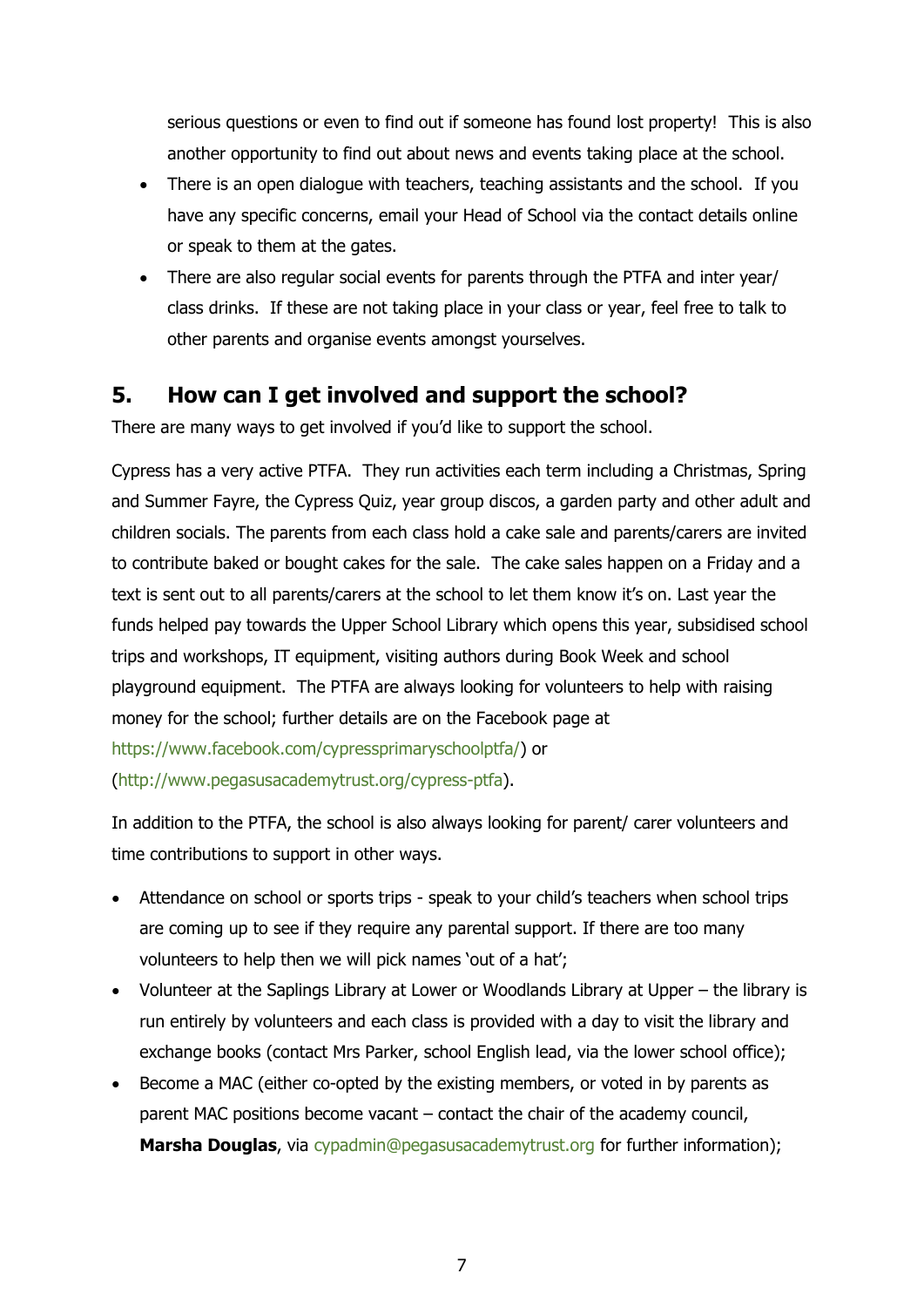- Attend the half termly Parent Communications Working Group to listen to updates from Pegasus and the MACs regarding the school progress. This is also an opportunity to speak directly with the Pegasus Executive Headteachers regarding any questions you may have or ideas you may have to improve the school;
- Volunteer as a 'Reading auntie/ uncle' to support reading in class;
- Help at the Cypress Cycling Club which often meets on Sundays [\(https://www.facebook.com/groups/1117177465066839/](about:blank) or search 'Cypress Cycling Club' on Facebook);
- Come along to school performances and assemblies: classes usually have at least one assembly a year where parents are invited to attend;
- Come into school for the thematic events in Museum Week and Arts Week, where the children can show off their work to parents and carers on Friday of that week (YR-Y6 only);
- Offer your services to the school if you think the teachers or pupils may benefit from any skills you have;
- Attend scheduled parent workshops (e.g. on topics like phonics, maths calculations);
- Attend Parents' Evenings and sharing work sessions in Reception (where the child sits with you and shares their work with you directly in the school setting without their teacher);
- There are also regular non-uniform days (usually held on the last Friday of each half term) where a small contribution  $(E1)$  is requested for school funds;
- Donate quality resources.

The school is always looking for additional physical resources to support the children's learning and development. At times letters are sent out with specific donation requests to the school community, to enhance the types of activities that the school undertakes, but don't let this stop you asking whether something may be useful.

The types of materials the school are often looking for include:

- Second hand books and toys in good condition for Little Cypress
- Recycled materials for junk modelling such as kitchen roll tubes, egg boxes, shoes boxes, corks and milk bottle tops
- Building materials such as pallets, bricks and cable drums
- Brand new/as new books for the Saplings Library
- Spare wellington boots or raincoats
- Spare uniform/underwear is also very useful for Little Cypress and Reception!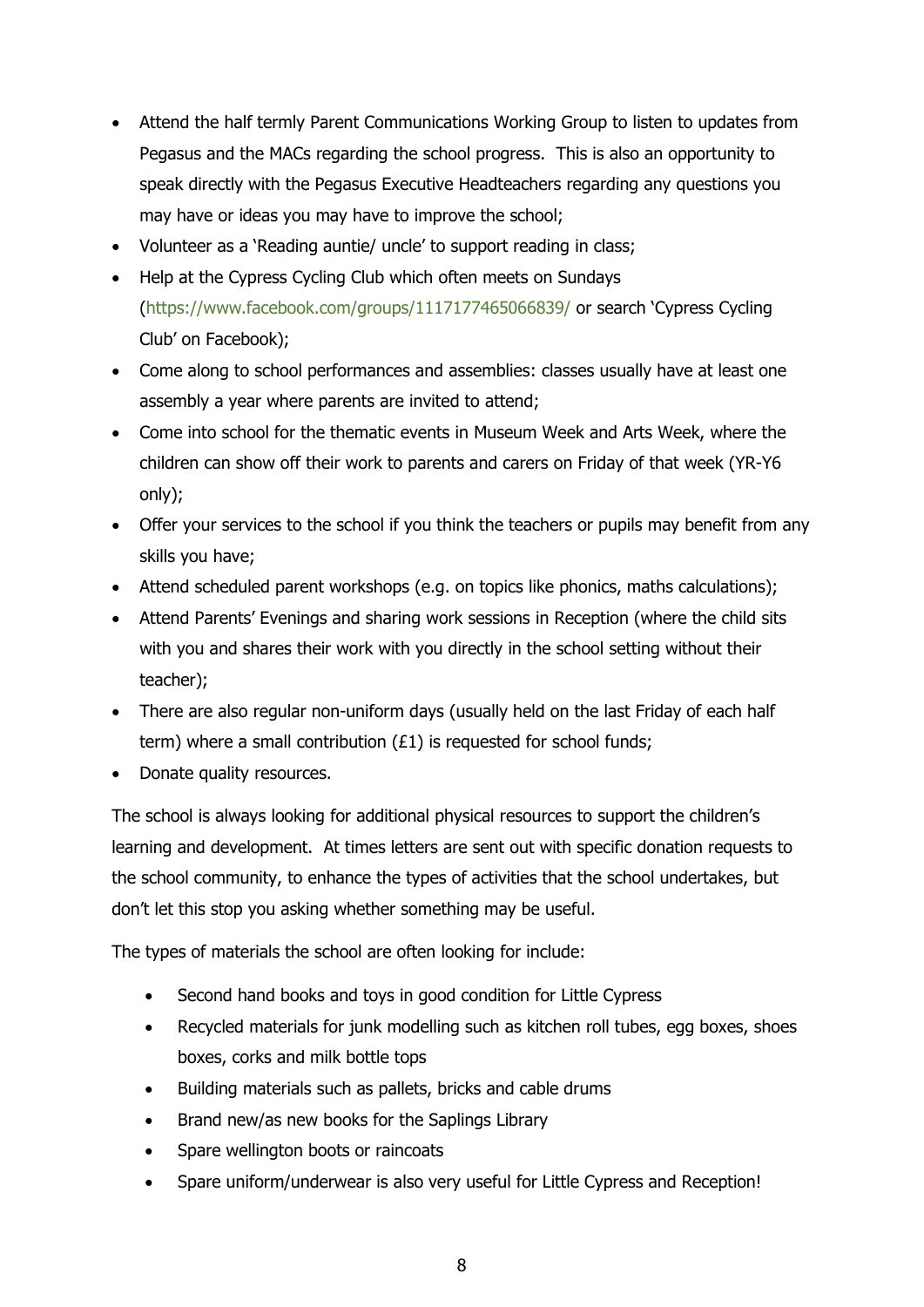# <span id="page-8-0"></span>**6. The school day and general organisation**

# <span id="page-8-1"></span>**What happens at drop off?**

There is a 'rolling start' for parents / carers to take their children to the classroom between 8.45am and 9.00am on both the upper and lower school sites. The gates are usually opened at 8.30am. The school gates will be closed at 9.00am exactly and you will be asked to go to the school office to sign the late register after this.

When your child starts in September, the school will communicate as to whether you can come into the classroom or whether your child may meet their teacher at the door. When children get into the classroom they will hang their coat up on their allocated peg, put their water and sunshine card in the allocated trays, and perhaps head their reading diary into the teacher if it's their allocated reading day. They may also choose their accelerated reading book (a free choice of reading book from their book band level from their classroom to take home and read each night) and have some work that they are asked to do by the teacher. As your child moves up the school you will only be required to take them to the door and eventually just the school playground (at the Upper site).

Parents are expected to wait with their children in the Upper School gates until 8.45am when the children go straight into school. Years 3 and 4 are dropped off and collected in the top playground (near the school office) and years 5 and 6 are dropped off and collected in the bottom playground.

Nursery and Rainbow classes start slightly later, at 9.00am.

# <span id="page-8-2"></span>**Getting to school**

The Senior Leadership encourage all children to walk to school if possible. However if this is not possible please note that Cypress Road is now part of the designated Croydon School Street Scheme which means that only cars registered to residents and people with passes can drive up or down the road between the hours of 8.00am–9.30am and 2.00pm–4.00pm. There are cameras placed at the end of the roads and you will be issued with a fine if caught on camera. The surrounding roads also get very busy around drop-off and pickup times, so if you need to drive to school, it's usually easiest to park on Auckland Road at the bottom of the hill or on South Norwood Hill at the top. The 410 bus stops near the bottom of Cypress Road, and the 196 and 468 buses stop on South Norwood Hill near the top of the road. If your children come on bikes or scooters, there are bike racks at lower school at the top of the drive near the school office (just past Little Cypress) where you can leave them.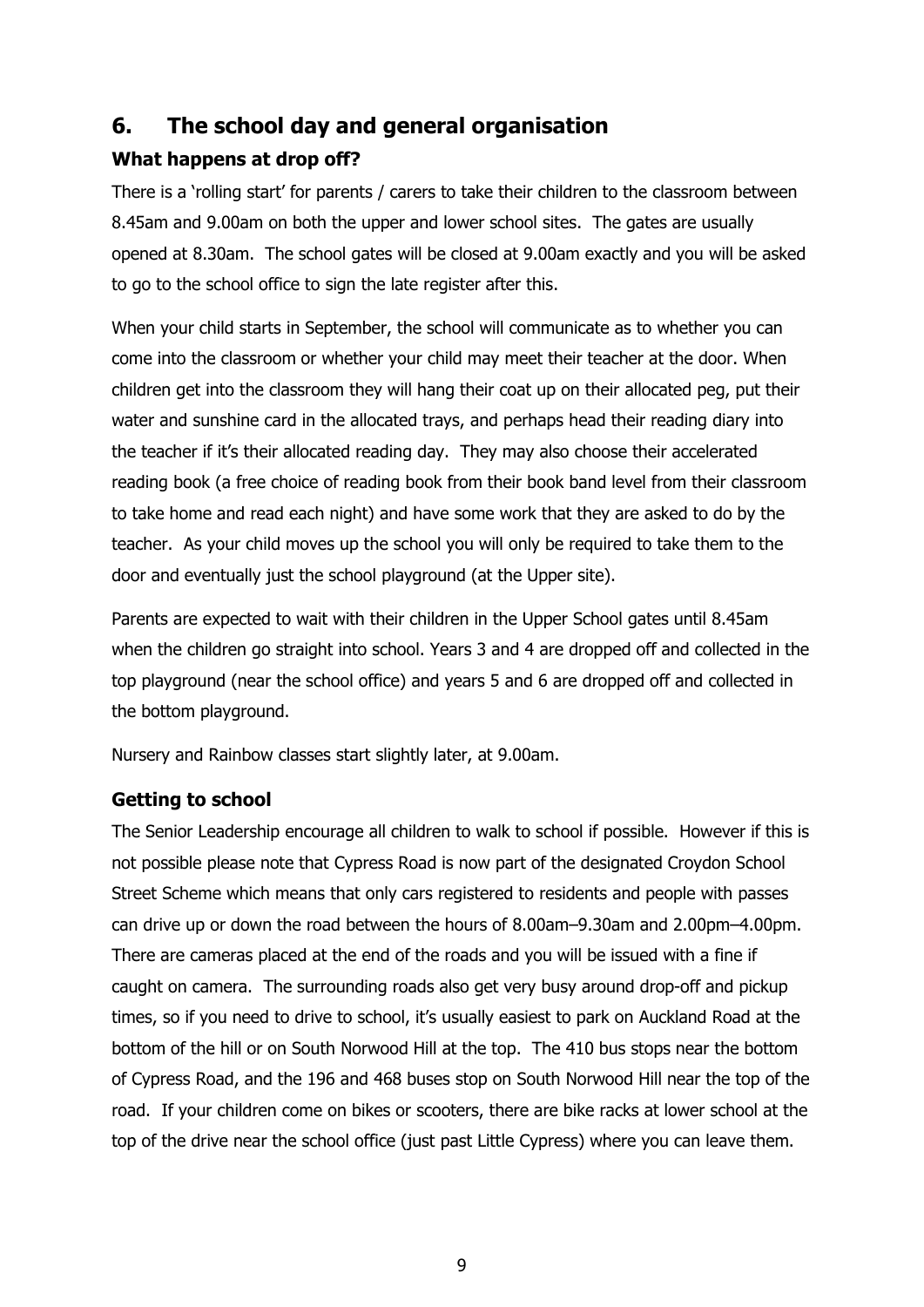# <span id="page-9-0"></span>**Do I need to collect my child in person every day?**

No, you can ask someone else to pick up your child including other parents. However, you must tell either the teacher or the teaching assistant in person. If you need someone else to pick up your child and couldn't tell the teacher at drop off, call the school office to let them know on **020 8653 2618**.

#### <span id="page-9-1"></span>**What time does the school day finish?**

The school day officially finishes at 3.15pm. The gates will be open from 3.00pm on the Lower Site and 3.10pm on the Upper Site. As both the Upper and Lower site school days also finish at the same time, there is some flexibility for parents who need to pick up on both sites, but parents are expected to pick up their children by 3:25pm at the very latest. After this, children will be taken to the school office and can be picked up from there, where you will have to sign them out in the late collection book.

There are occasional PTFA run events after school such as cake sales or 'Stay and Play'.

# <span id="page-9-2"></span>**What do I do if I need to keep my child off school?**

Pegasus Academy Trust's attendance policy is available online at [https://www.pegasusacademytrust.org/policies-and-forms.](about:blank) Children are expected to attend school every day, even in Little Cypress. If your child is ill or will be absent, call the main switchboard and leave a message with the school office.

COVID-19 guidance and school policies are regularly updated on the website. You should keep your child off for 48 hours if they have diarrhoea or sickness bug. If they have a contagious illness (such as chickenpox) or have a longer term condition, then speak to your GP regarding attendance at school or refer to the Department of Health or Department of Education for guidance (e.g. online at [https://www.gov.uk/education/health-safety-and](about:blank)[wellbeing-in-schools\)](about:blank). The school will also be able to help you should you have any questions.

#### Upon returning, provide the office with a letter or email (to

[cypadmin@pegasusacademytrust.org\)](about:blank) explaining why the child was away from school with evidence as appropriate or complete an absence form. If you don't do this, you will receive a letter from the attendance officer enquiring about why your child is absent. This process is a requirement in line with government/ OFSTED regulations.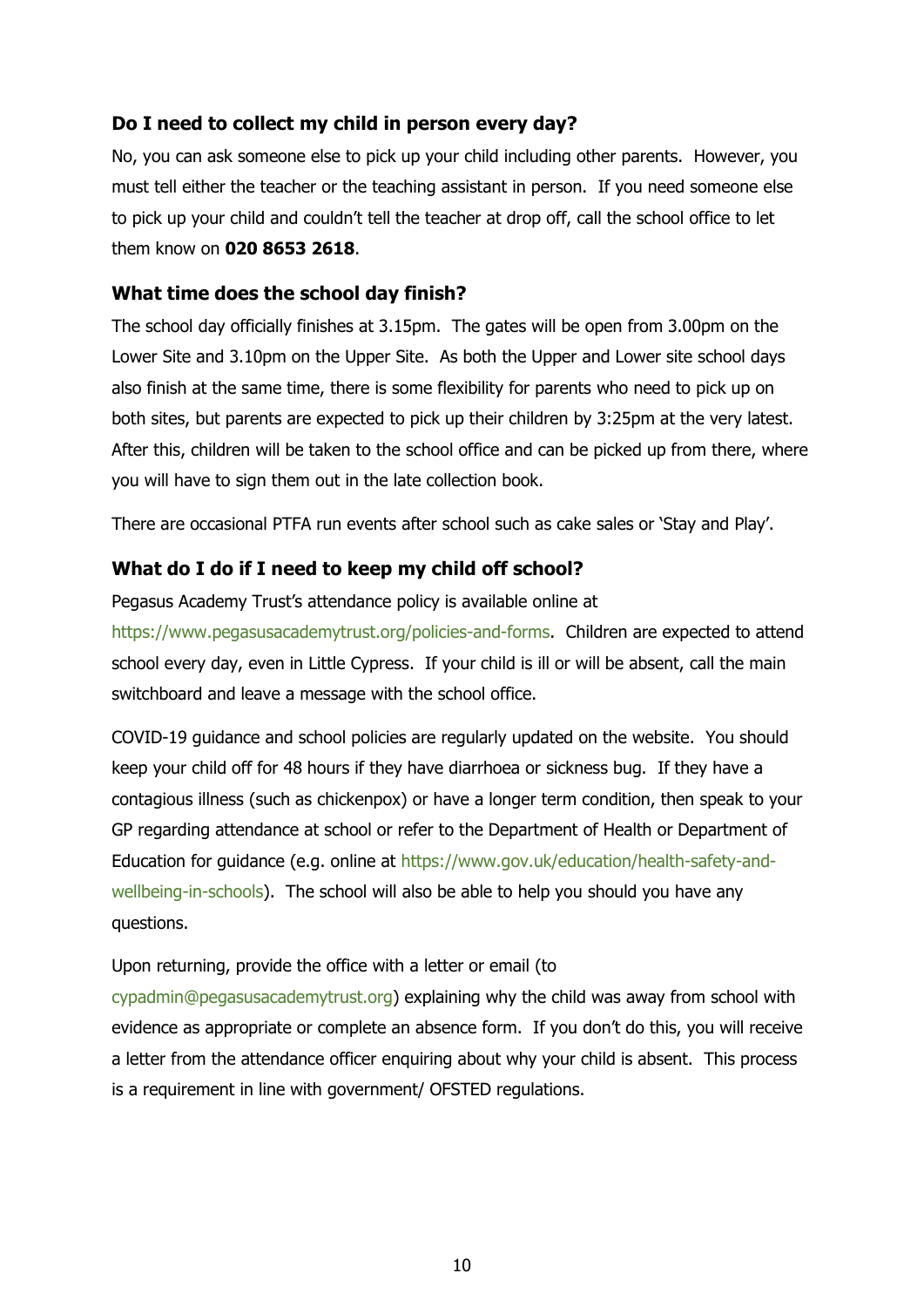If your child requires medicine during the day, you can ask the office to administer this in line with doctor's requirements, however you must complete a form specifying clear instructions. This form can be obtained from the school office.

# <span id="page-10-0"></span>**Will school staff apply sunscreen?**

School staff do not apply sunscreen for children, so it is suggested that you apply an 8 hour sunscreen on your child before school and include a roll-on in their bag for them to apply during the day. Shady areas are always accessible for children playing outside and staff will be careful of children's exposure on very hot, sunny days, but if you have any concerns please speak to your child's class teacher.

# <span id="page-10-1"></span>**Do the children have to wear branded school uniform?**

A description of the school uniform is included in the school prospectus and uniform is sold at Bubblegum in Thornton Heath and in Hewitts in Croydon. Cypress Primary School branded uniform is encouraged, including rucksacks and book bags. Children can however wear plain white polo shirts, white t-shirts, red jumpers and cardigans which are sold at most department stores and supermarkets. Summer dresses are generally worn in the Summer term but can be worn earlier in the year, weather dependent.

Smaller sized uniform is usually available at Marks and Spencer, H&M or the supermarkets.

The PTFA welcomes second hand donations and these are sold at cake sales, Christmas, Spring and Summer Fayres. If you would like to take a look at the second hand uniform, please get in touch with the PTFA via [cypressptfa@pegasusacademytrust.org.](about:blank)

If any families are struggling to provide uniform for their child then the school will support. Please speak to the Heads of School or school office if you require any assistance.

# <span id="page-10-2"></span>**What about PE kit?**

Children at Cypress do PE either once or twice a week. They will either be asked to come in wearing their PE kit or keep their PE kit at school rather than bringing it in on PE days. Children will need a white t-shirt, red shorts and plimsolls; please refer to the school prospectus for further details. Children will usually bring home the PE kit at the end of each half term for washing if it's on-site.

Children may also need different clothing for other school activities, for example if they are doing sports for their Wednesday enrichment activity (What other enrichment opportunities are there?, page 16) which rotates each half term, or if they are attending an after-school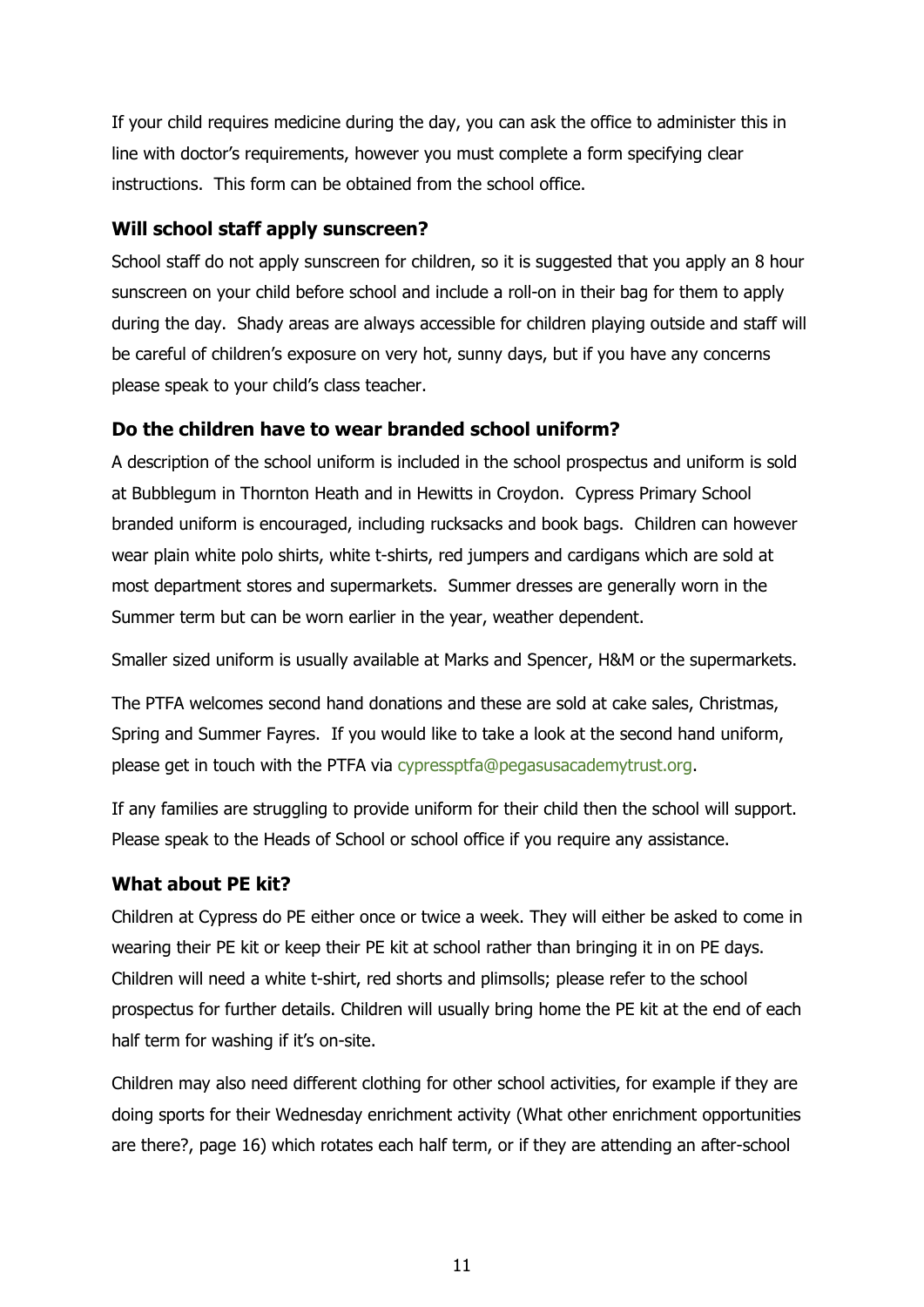activity club such as Forest Club or Sports. Parents will receive a letter or a text about any specific clothing required.

#### <span id="page-11-0"></span>**What is the best way to label school uniform?**

There are countless choices for labelling school uniform, but some that Cypress parents have recommended are MyNameTags [\(http://mynametags.com\)](about:blank), Stikins [\(https://www.stikins.co.uk/\)](about:blank), Stamptastic [\(https://stamptastic.co.uk/\)](about:blank) – much quicker than sewing them in!

#### <span id="page-11-1"></span>**What are the school meals like?**

The school works with Harrison Catering – the catering partner used by all the other schools in the Trust. Menus are provided by Harrison and these are rotated during the year– you can see these online at [www.pegasusacademytrust.org/lunches-at-pegasus.](http://www.pegasusacademytrust.org/lunches-at-pegasus) Harrison Catering provide occasional opportunities for parents and carers to sample the food on offer and these are communicated in the usual ways.

Children in the Lower School (Reception – Year 2) are entitled to Universal Free School Meals but you are able to choose not to take this up and send a packed lunch in for your child. There is guidance provided on content in the welcome pack  $-$  no food containing nuts, sweets or unhealthy snacks please! Please note that children in Little Cypress and the Upper School do not receive free school meals (unless you are eligible for them if you are in receipt of universal credit or other benefits). Otherwise you must pay for these **in advance** (currently £2.40 per day, bookable via [http://www.pegasusacademytrust.org/bookings\)](about:blank) if you would like your child to have these. Parents and carers who have not booked are contacted by the school office/s if there is no packed lunch provided for children, and letters are sent reminding them to do so. Bookings are easily made and if the child is off for any reason a refund is provided.

# <span id="page-11-2"></span>**Do the children get snacks or a drink throughout the day?**

Fruit is provided for children in Little Cypress and Years R–Year 2, and milk is given to under 5s if you register using the form provided in the school welcome pack. If you want your child to continue having milk once they turn 5 then you must register at the website and pay in advance [\(http://www.coolmilk.com\)](http://www.coolmilk.com/).

Each child is provided with a labelled water bottle (if requested) which they can access throughout the day or they can bring in their own. Parents should refill the water bottle before bringing to school each day and wash it at the weekend, as this is not done in school.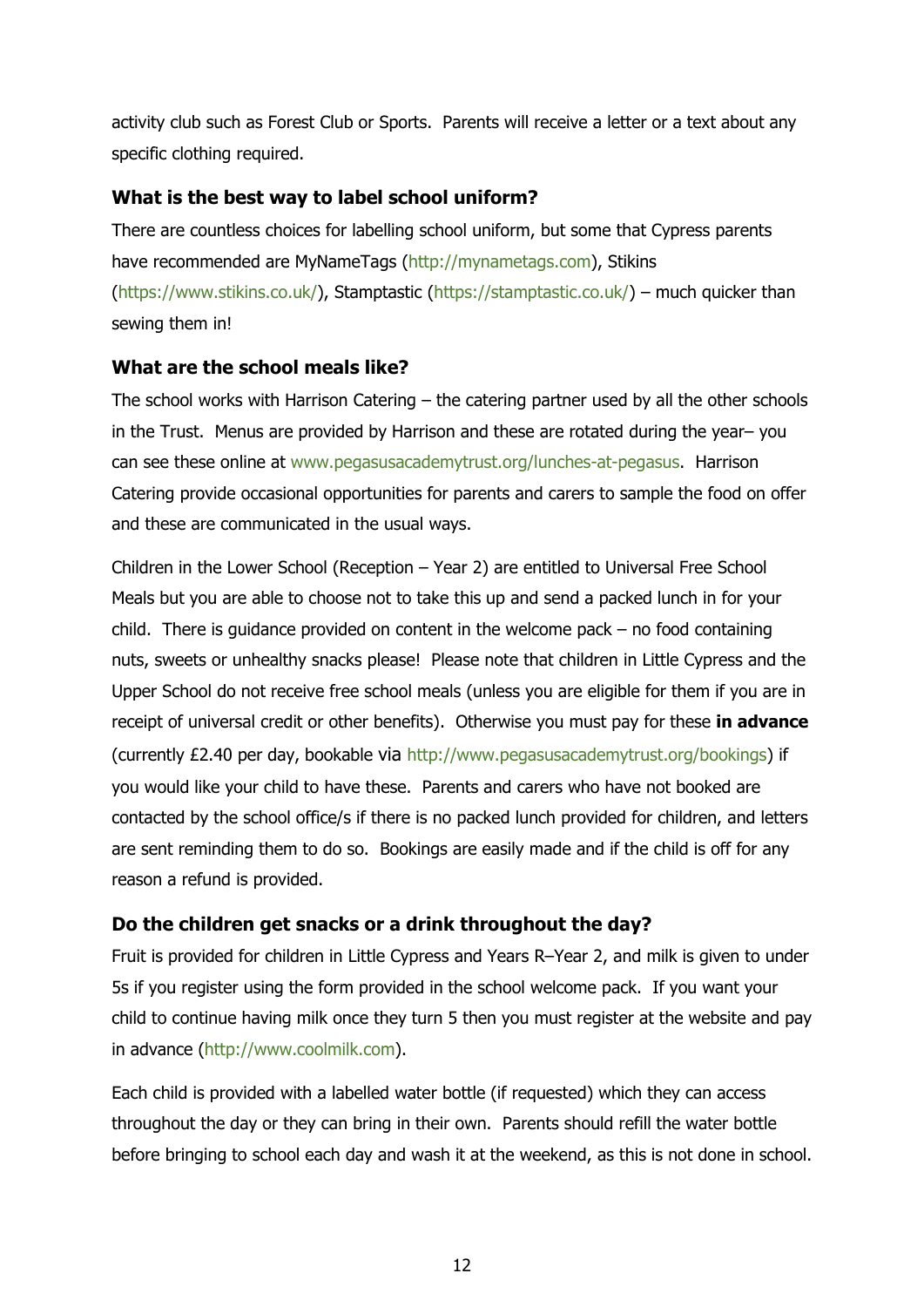# <span id="page-12-0"></span>**Can my child bring possessions into school?**

It is recommended that the pupils do not bring any personal possessions (e.g. toys) into school, however if they do, it must be kept in their bag or handed to a teacher. Mobile phones are banned with the exception of Year 6 pupils who may be walking home alone (under prior arrangement).

# <span id="page-12-1"></span>**School photos**

Individual school photos are taken in October/November and class photos in April/May; if you have more than one child at Cypress, they can have photos taken together (this is done on a first come first served basis on photo day, before school starts). Dates for these will be on the school calendar well in advance.

# <span id="page-12-2"></span>**Dressing up days**

There are quite a few opportunities for children to dress up throughout the year. World Book Day is the main one (in early March) but there may also be dressing up days linked to thematic topics, or for charity such as Sport Relief. If you don't have a large stock of dressing up costumes, why not ask other parents to see if anyone has some to share? (This is a frequent topic of conversation in parent Facebook groups coming up to World Book Day…)

# <span id="page-12-3"></span>**7. Payments**

# <span id="page-12-4"></span>**How do I pay for activities at the school?**

The payment system the school uses is MagicBooking

([http://www.pegasusacademytrust.org/bookings](about:blank)). All school payments (e.g. for school trips and wraparound care) are made via this system, as the school office is unable to accept cash or cheques. You should receive login details for MagicBooking when your child joins in September. You can transfer across your child care vouchers and tax free finances as required, and the funds will show in your MagicBooking account. For any enquiries regarding these systems either contact the school office

[\(cypadmin@pegasusacademytrust.org\)](about:blank) or Suzanne Christopher, extended services leader in PAT [\(schristopher@pegasusacademytrust.org\)](about:blank).

# <span id="page-12-5"></span>**Do I have to pay for school activities?**

Parents may be asked to make a voluntary contribution towards running extra workshops for the children to support their thematic work - though PTFA funds often go towards these too. Parents will also be asked for a voluntary contribution towards school trips and families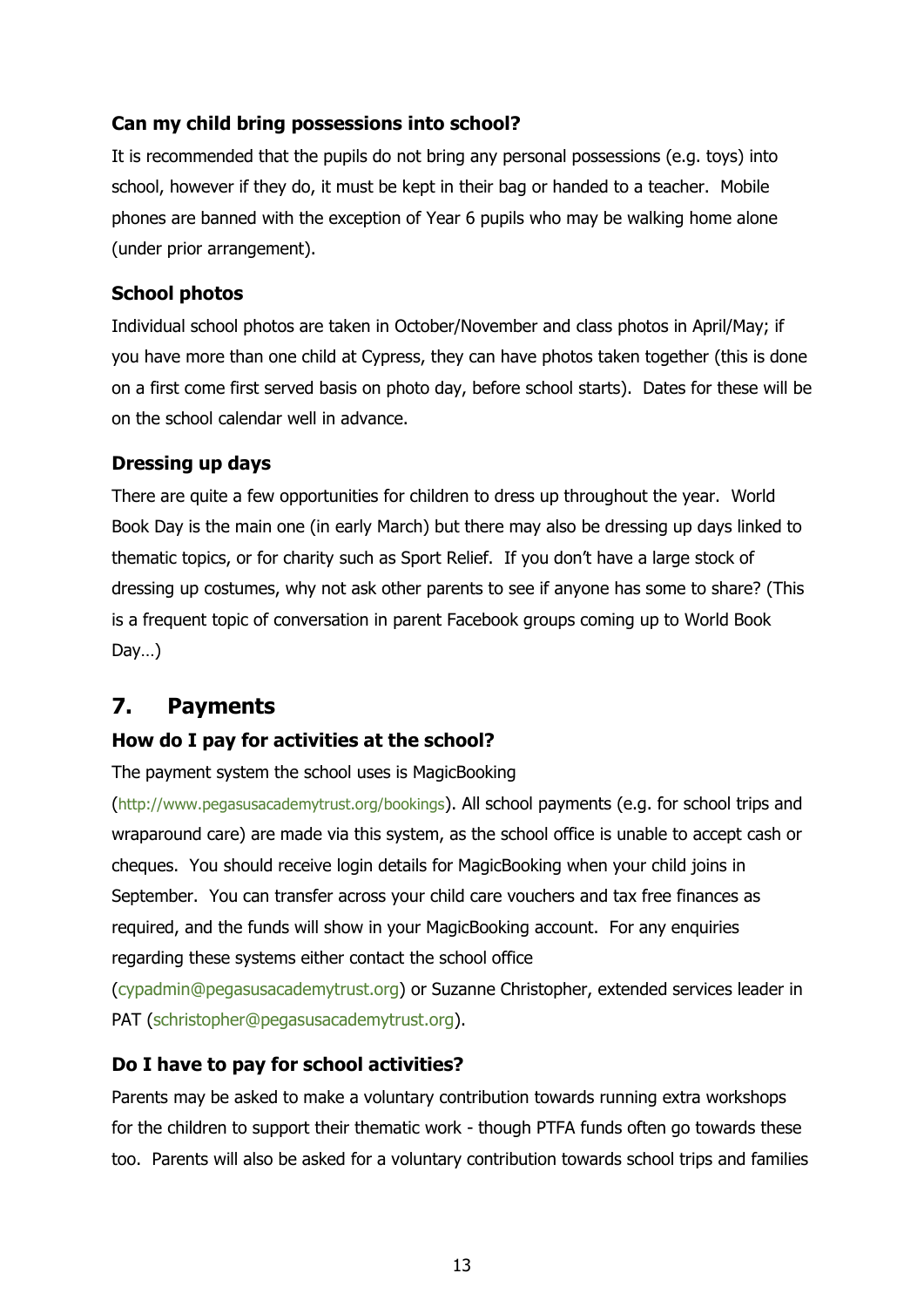eligible for Pupil Premium support will receive a discount. Although no child will be excluded if their parents/carers have not made a contribution, activities or trips may not be viable if insufficient contributions are received.

Activities which run outside school hours such as wraparound care (What is the wraparound care at Cypress?, page 16) and afterschool activity clubs are chargeable and parents must pay if they wish their child to attend these (some subsidies are available to enable children whose families are in economic hardship to attend activity clubs). Music lessons run by outside providers are also chargeable; these normally run in school hours.

# <span id="page-13-1"></span><span id="page-13-0"></span>**8. Extra-curricular activities/ sports/ after-school clubs What opportunities are there for my child to get involved with sport at school?**

- Physical Education (PE) takes place once or twice a week.
- $\bullet$  School sports teams in the Upper School (e.g. swimming, football and netball) details will be provided via letters from the school when places become available and team trials are taking place;
- After school activity and sports clubs are available for Lower and Upper pupils, across all Year Groups. Examples from previous years include martial arts, ballet, art, magic, football, yoga, forest school and mini sports. Clubs are run on a termly basis and information is provided on how to book them through letters home and on the school website [\(http://www.pegasusacademytrust.org/extended-services-and-clubs\)](about:blank). The range of clubs offered regularly changes so these act as taster sessions to give the children chance to experience a variety of new activities;
- Swimming lessons are mandatory for pupils in Year 5;
- A sports day is held in the Summer term for the Lower and Upper Schools, parents are invited to attend (subject to communication);
- The Cypress Cycling Club takes place on one Sunday a month and all families are invited along to join the rides;
- The school and PAT also regularly participate in additional charity events. Over the past few years we have taken part in Comic Relief, Sports Relief as well as 'Jeans for Genes' day amongst other activities.

All activities are subject to review and changes will be communicated with families as appropriate.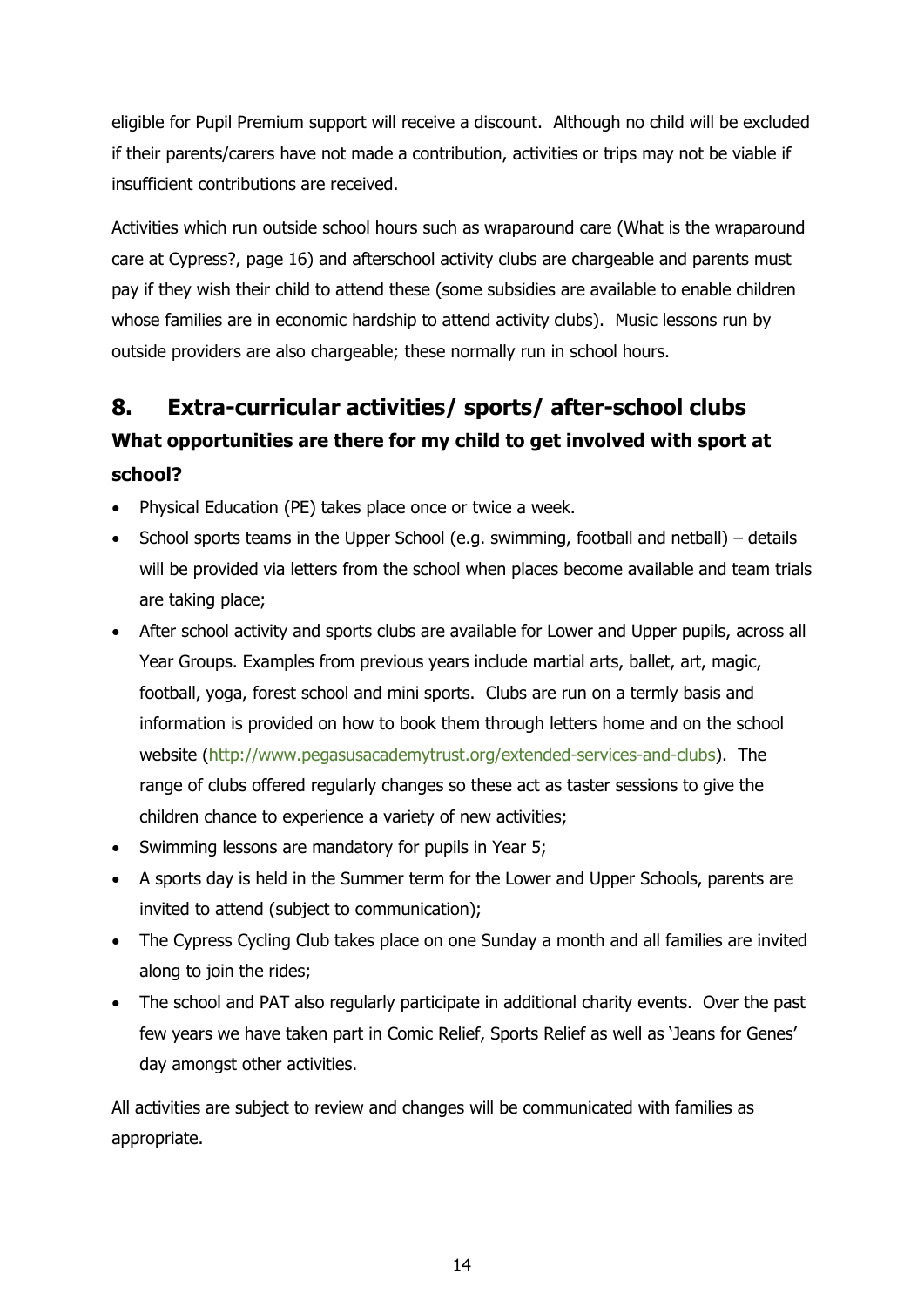# <span id="page-14-0"></span>**Do the pupils attend school trips?**

Regular and relevant external trips are organised per year group. The trips are scheduled in advance and included in the school calendar. These may be theatre trips or trips which tie in with children's thematic work. A letter will be sent out beforehand which will include travel and payment details (via MagicBooking). Every school trip is risk assessed and parent/carer volunteers may be invited to accompany pupils on the trip – we 'pick names out of a hat' if we have too many volunteers.

#### <span id="page-14-1"></span>**What musical activities take place at the school?**

There are class assemblies from each year group where music plays a part. We hold assemblies in person where possible, however due to COVID restrictions we have had to broadcast some assemblies online.

Musical and instrument lessons are available at the school, such as piano and violin. Details of how to enrol your children are available at school office but are also advertised in newsletters/letters in bags at the beginning of term. These lessons are typically booked and organised directly with the external music tutors.

Children may also do Music for their Enrichment activity on a rotating basis.

We often hold Cypress music concerts in school or at St John's Church on Auckland Road where children who are learning an instrument will have the opportunity to play; ask your music teacher for more information.

#### <span id="page-14-2"></span>**What other enrichment opportunities are there?**

Every class at the Lower and Upper School takes part in Forest School sessions at some stage during the academic year. Cypress children love exploring our Forest School area and the school currently has a dedicated Forest School Leader who plans exciting, open-ended, outdoor learning for children. The school will inform families when their child's sessions will be and will provide a suggested 'kit list' and further information.

Every week children have an 'Enrichment' half day, where children take part in a different activity every half term which includes Spanish, Art, Sports or Music and more. Details of these will be shared via a timetable on the website and reminders will be sent out when activities change, if required.

Saplings Library in the Lower school was partly funded by the PTFA and staffed by volunteers so that classes can visit on a weekly basis. You child will be able to borrow one book at a time for up to 3 weeks. Books must be returned to the classroom on their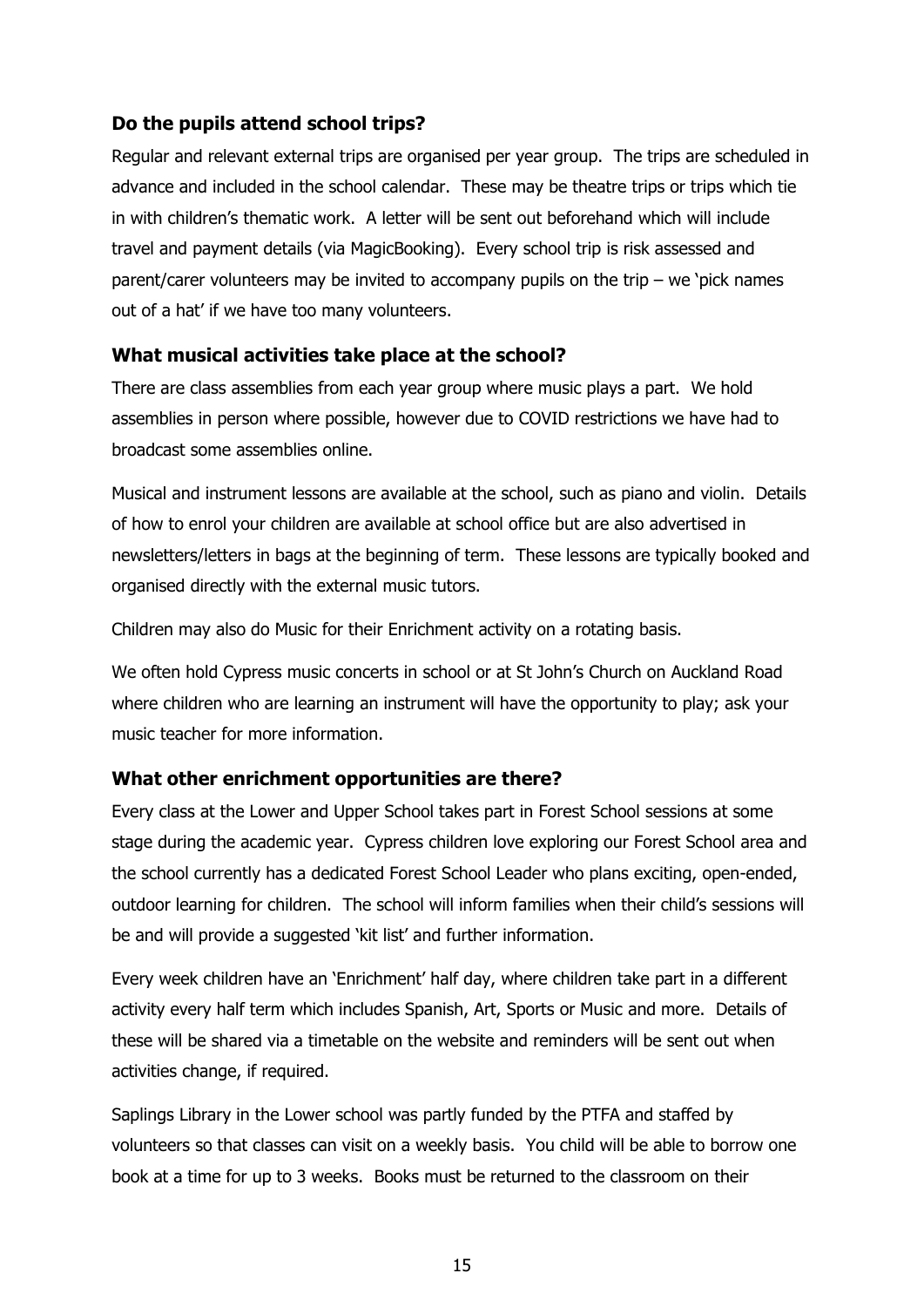specified library day. Details of loans will be included on Reading Cloud [\(https://www.readingcloud.net/\)](about:blank), a website which supports reading in and out of school, and logins will be provided to you by your teachers.

The PTFA and PAT have raised money for Woodlands library at the Upper School which officially opened in April 2022.

# <span id="page-15-0"></span>**What is the wraparound care at Cypress?**

There is a great in-house Breakfast Club and After School Club run by staff members from the school. The after school club is split between Upper and Lower school. It is held in Little Cypress for the Lower School and run by staff members from the school. Wraparound care staff are listed on the website. The entrance to the breakfast and after school club at the Upper School is in the lower of the two Upper School playgrounds.

The breakfast club is available from 7.30am and after school club is available until 6.00pm. A breakfast or evening meal is provided by the school.

Pupils who attend these sessions undertake lots of different creative activities within the time, but they also can do homework should they wish. Parents are able to choose the days that suit, and this can be booked daily via 'MagicBooking' providing flexibility for parents. You can book as far in advance as you like, but you must book 24 hours in advance.

You can use childcare vouchers or tax free credits to pay for this childcare. You are charged if you are late so do make sure you pick up your children on time.

Suzanne Christopher is the point of contact for wraparound care questions; she is the PAT Extended Services Leader and organises after school clubs, holiday activities and special events alongside the administration staff at Cypress. She can be contacted on 020 8684 5704, by text 07504 810956 or by email [schristopher@pegasusacademytrust.org.](about:blank)

# <span id="page-15-1"></span>**9. Learning at Cypress**

# <span id="page-15-2"></span>**How can I support my child's learning?**

When your child starts at Reception, the single most important thing you can do with your child is to read aloud to them. Be very positive when they start to read themselves and don't push it if they are reluctant. There is useful information on how to support your child with learning to read in their reading diary which all students at the school are given. If you have further questions, do ask the class teacher directly.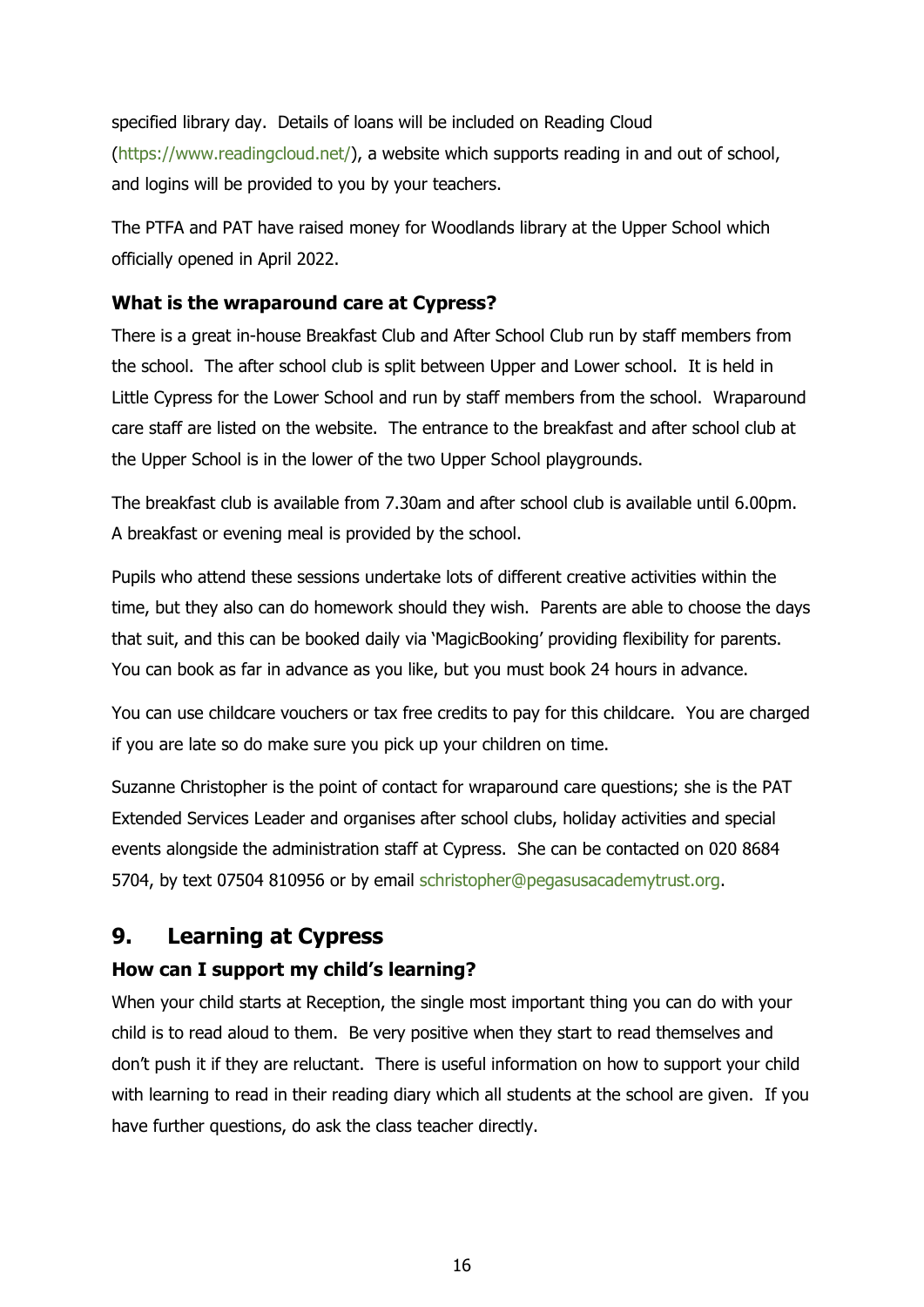• The school follows a DfE accredited phonics scheme called 'Little Wandle', which has some great resources for parents online:

[https://www.littlewandlelettersandsounds.org.uk/resources/for-parents/.](https://www.littlewandlelettersandsounds.org.uk/resources/for-parents/) We also teach the 'Little Wandle Reading Practice' sessions in the Lower School.

- You can help your child by showing an interest and perhaps finding other activities to complement their learning at school. Anything you do with them at home will enhance their learning in school. A great way to do this is to look at the photos from the website news stories together and talk about what they've been doing. If you enjoy these stories you can 'like' them by clicking on the heart icon near the title of each story;
- The school and PAT follow the National Curriculum. Further details about the National Curriculum can be found [https://www.gov.uk/education/primary-curriculum](about:blank)[key-stage-1](about:blank) and [https://www.gov.uk/education/primary-curriculum-key-stage-2](about:blank)
- PAT also has lots of home learning ideas on the website

The PAT website has an overview of the long term curriculum plans for each year group at [http://www.pegasusacademytrust.org/curriculum.](about:blank) As these understandably may change, teachers also provide termly update newsletters on what the topics / focus will be for the upcoming term and half term. Workshops are sometimes held by school staff for parents, to outline how different subjects are taught, and all parents are encouraged to attend if possible.

- In Early Years, learning is split into Communication and Language, Personal, Social and Emotional Development, Physical Development, Literacy, Maths, Understanding the World, Expressive Arts
- For Key Stage 1 and 2, learning is split into English, Maths, Science, Thematic and Trips / events

# <span id="page-16-0"></span>**What is the homework like?**

During Reception, the homework that parents/ carers are asked to do is support their child through daily reading and weekly spellings. Teachers will provide specific notes on what is required, and you can also see the Trust's updated homework policy at [https://www.pegasusacademytrust.org/policies-and-forms.](about:blank)

All pupils, from Reception upwards, in the Lower School have access to 'Collins eBooks' and 'Bug Club' – an online reading library with fun interactive games and rewards. Another online programme, 'Mathletics' is available for Upper school children to enable them to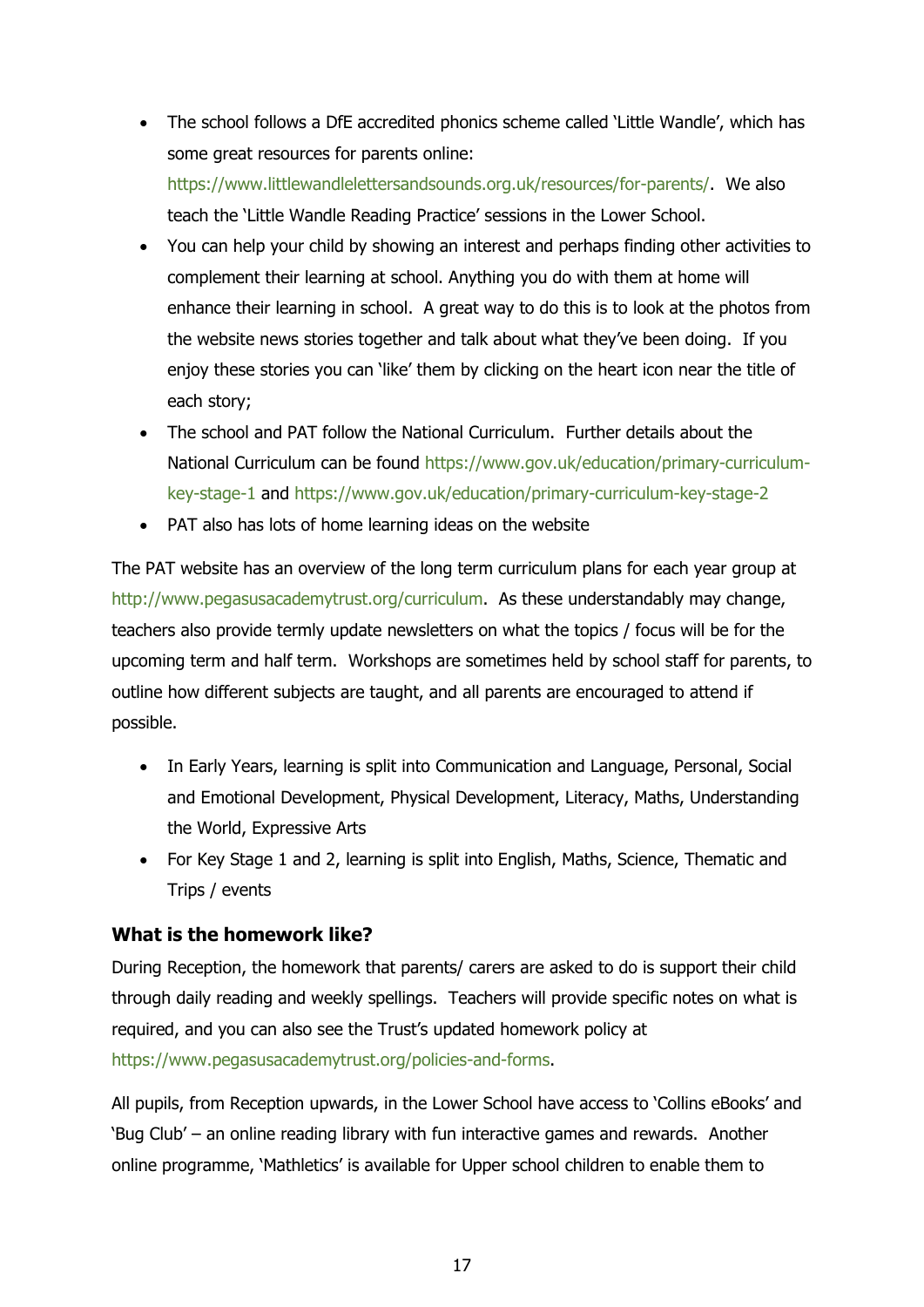practice their Maths at home. Logins for these and many other resources will be provided in the reading diaries; please ask if you have any questions.

Your child is also encouraged to take in work or activities that they may have done outside of school. There is often an opportunity for 'show and tell', especially in Reception. You may also be asked to let your teachers know about WOW moments where your child has achieved something important – but not necessarily academic – it could be riding a bike, learning to swim, or writing a sentence by themselves.

As your child progresses into Year 1, the classroom setting will become more structured, with mornings focused on core learning (maths/phonics/writing) and afternoons for more creative activities, e.g. including outdoor learning or junk modelling.

#### <span id="page-17-0"></span>**What happens at parents' evenings?**

You can either bring your child or come without them to parents' evenings (depending on childcare availability!). There are two parents' evenings a year, one in autumn and one in spring term. In the summer term, you will be given your child's report and can make an appointment to see your class teacher if you have any concerns. During the COVID-19 pandemic, parents' evenings have either been held by telephone or via Google Meet.

At the first parents' evening of the year, your child's teacher will go through their targets with you and you will have chance to ask questions and raise any concerns. Before or after your appointment, you will also have chance to look through your child's books to see the work they have been doing. The books are usually laid out in a classroom or the school hall with the teacher meetings taking place in another classroom, so you have time to go through without feeling hurried. The appointment is five to ten minutes long, and if you have two children at Cypress, you can ask your teacher to make sure to pick an appointment time that doesn't clash (especially if you have children on both sites!). There are usually a number of slots available on multiple days, but if you can't make any of them please speak to your class teacher to try to organise an alternative.

# <span id="page-17-1"></span>**Moving on between year groups**

In the summer term children will get the chance to spend some time in next year's class with their new teacher. Classes are usually confirmed a couple of weeks before the end of the summer term.